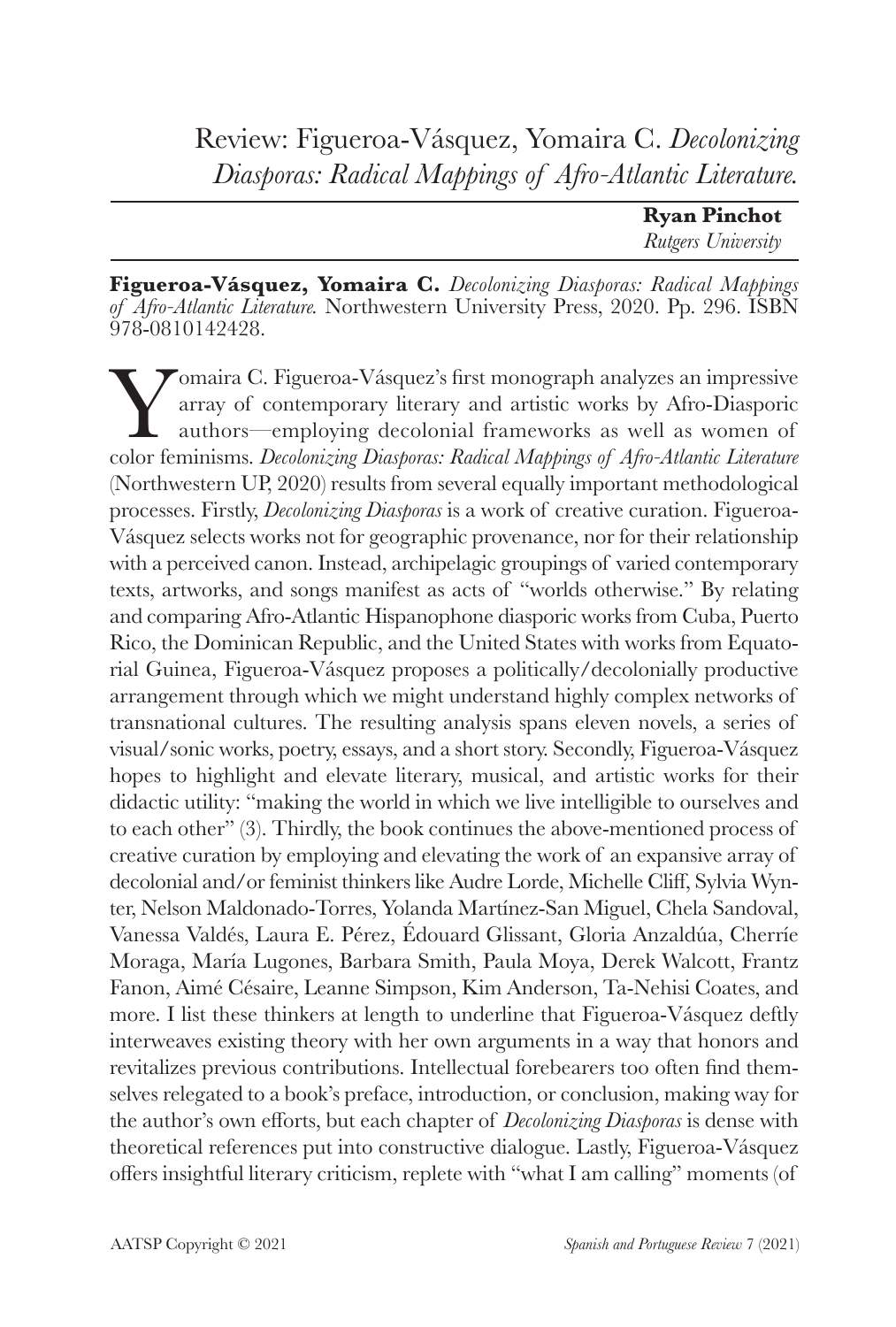## 140 *Spanish and Portuguese Review* **7** 2021

which I will focus on two) where she coins new terms and breaks new ground.

The book is segmented into thematic chapters: an introduction; followed by chapter 1, "Intimacies," which tells how intimacy, kinship, and communal relations are impacted by coloniality and past traumas; chapter 2, "Witnessing," traces the concept of "faithful witnessing" across several literary works; chapter 3, "Destierro," explores themes of exile, memory, violence, and dispossession; chapter 4, "Reparations," delineates a concept of reparations beyond the material; chapter 5, "Apocalypso," shows how Afro-Atlantic Hispanophone diaspora are shaping and promoting new possible futures by innovating in medium and content; and the conclusion, "Sea." Such enigmatic chapter headings may frustrate some readers when attempting to isolate specific topics, but within the body of the book Figueroa-Vásquez meticulously signposts and summarizes her arguments. Indeed, each chapter introduction provides a precise roadmap of arguments-to-come which helps to clearly communicate complicated ideas.

One example of Figueroa-Vásquez's many contributions appears in chapter 4 where she introduces the term "reparation of the imagination" (124). Here she employs Sandoval's "decolonial love" in dialogue with Olivares, Lorde, Maldonado-Torres, and Coates to analyze how literary works in her archive expand upon an inadequate North American notion of reparations to extend the concept beyond money and territory. After all, the "plunder of Black bodies, wealth, and property," she points out, was also a plunder of "families, dreams, and lives" (122). She highlights Ernesto Quiñonez's *Bodega Dreams*  as a particularly illuminating articulation of the politics of reparations (125). The novel's protagonist, an aging former Young Lord named Willie Bodega, undertakes an ambitious project of community self-empowerment hoping to stave off proposed development and commercialization at the hands of real estate speculators who are eager to displace and erase residents of New York City's Spanish Harlem. Bodega's project of reparations—focusing on land and business ownership—is born of liberation ideals but relies on money from illicit drug trade. Figueroa-Vásquez asserts that Bodega's ultimate tragic failure results from a "single-minded" approach that "emulates the elite power structures that he critiques," referencing Audre Lorde's "The Master's Tools…" (127-128). A truly "heretical" politics and economy for Figueroa-Vásquez would not seek to create a Puerto Rican Kennedy or a Dominican Rockefeller, but rather manifests in transformative projects defined by respectability, women's empowerment, non-hierarchical community-making, and intersectional solidarity. The chapter then diverts into *The Brief Wonderous Life of Oscar Wao* by Junot Díaz to show how "reparations of the imagination" must address "oppression, violence, pain, rape, and degradation" inherited as intergenerational trauma (139). In her role as a scholar of literature, Figueroa-Vásquez recognizes the power of Sylvia Wynter's *studia humanitatis* (which she cites prominently on pages 17 and 192). She applies a humanistic approach in this instance to nuance and amend a North